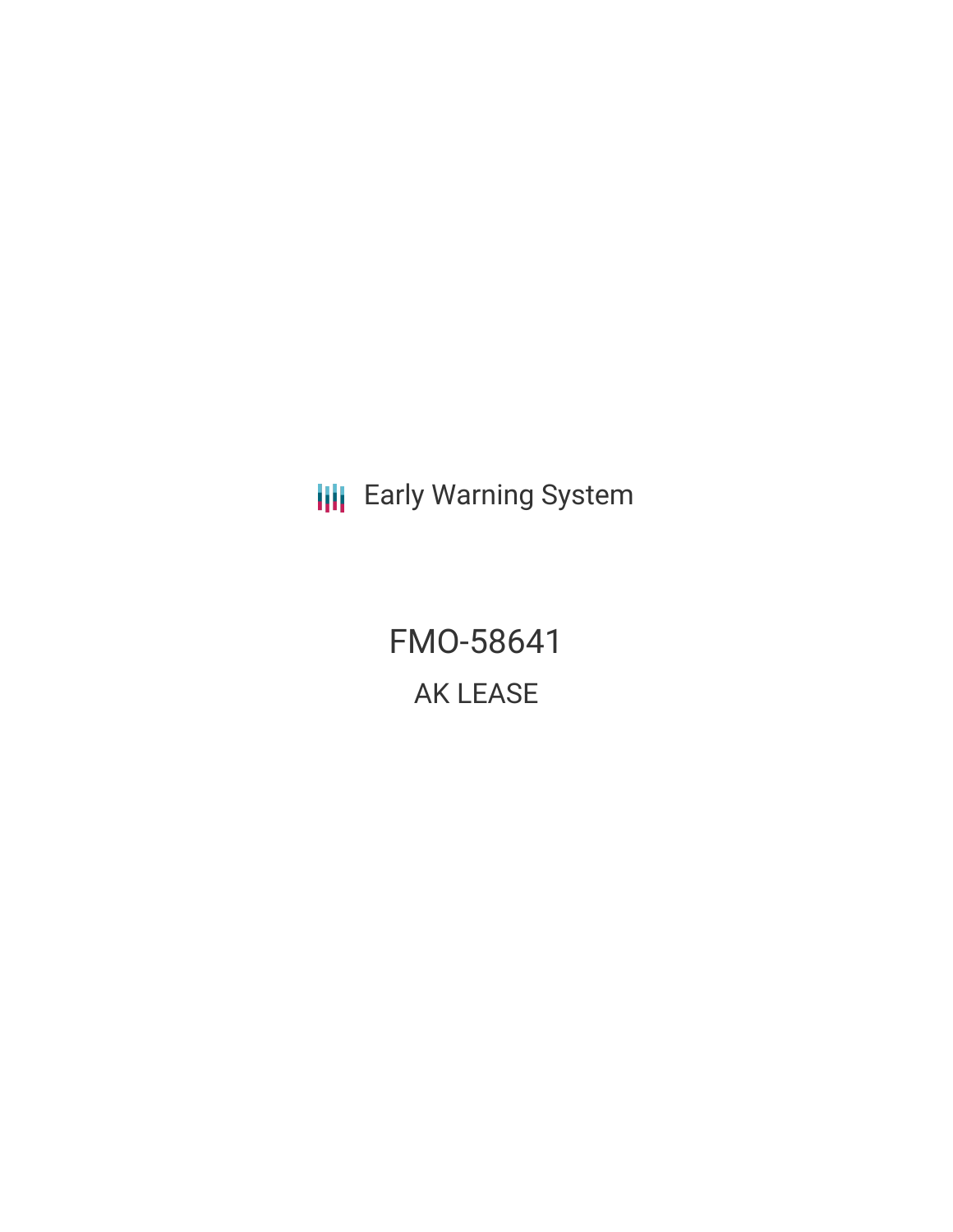

## **Quick Facts**

| <b>Countries</b>               | Turkey                                        |
|--------------------------------|-----------------------------------------------|
| <b>Financial Institutions</b>  | Netherlands Development Finance Company (FMO) |
| <b>Status</b>                  | Active                                        |
| <b>Bank Risk Rating</b>        | B                                             |
| <b>Voting Date</b>             | 2020-12-04                                    |
| <b>Borrower</b>                | AK Lease                                      |
| <b>Sectors</b>                 | Energy, Finance                               |
| <b>Ring Fence</b>              | Climate                                       |
| <b>Investment Type(s)</b>      | Loan                                          |
| <b>Investment Amount (USD)</b> | $$25.00$ million                              |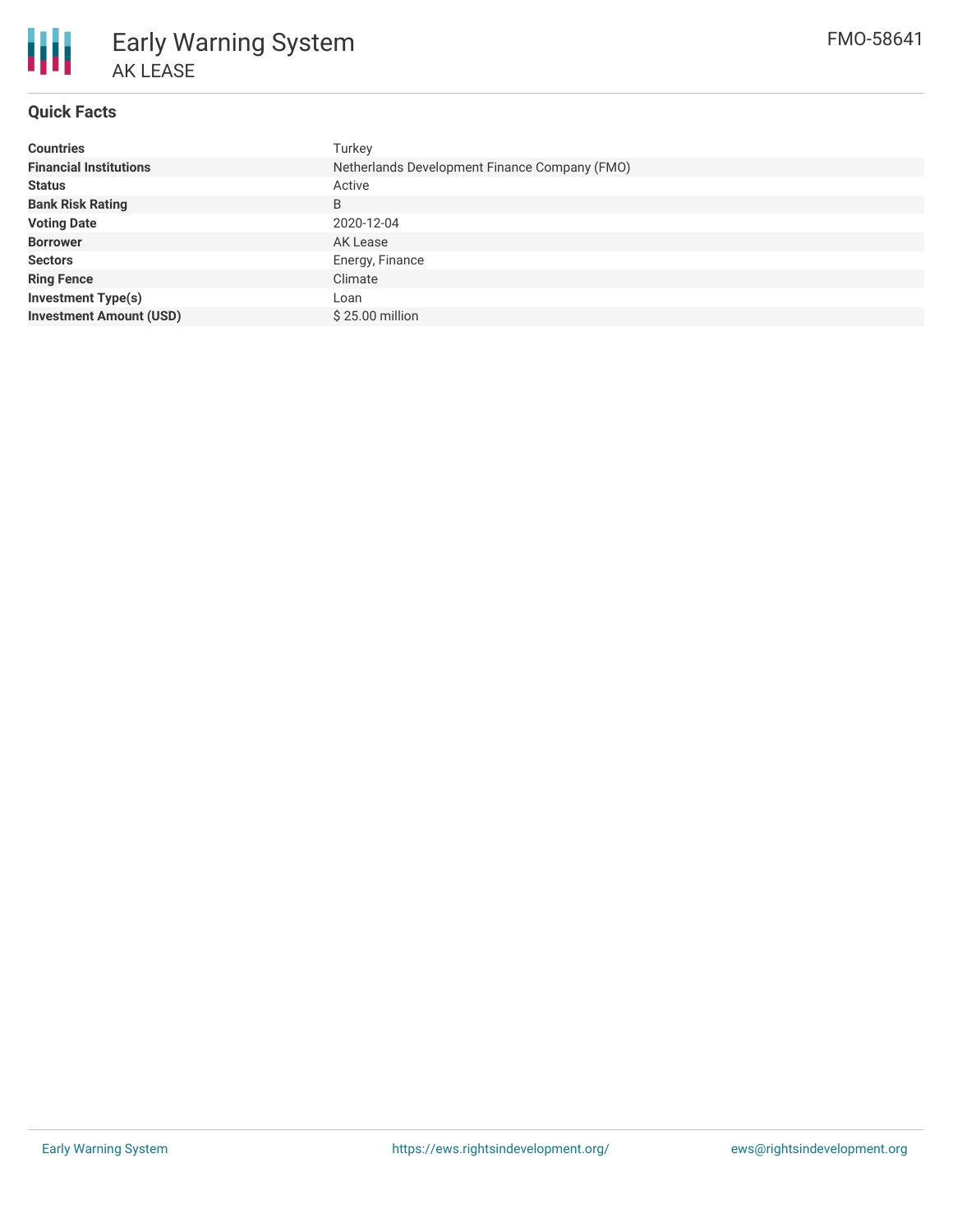

# **Project Description**

According to FMO's website, this project provides financing to Ak Lease to fund sub-projects in the renewable energy and energy efficiency sector.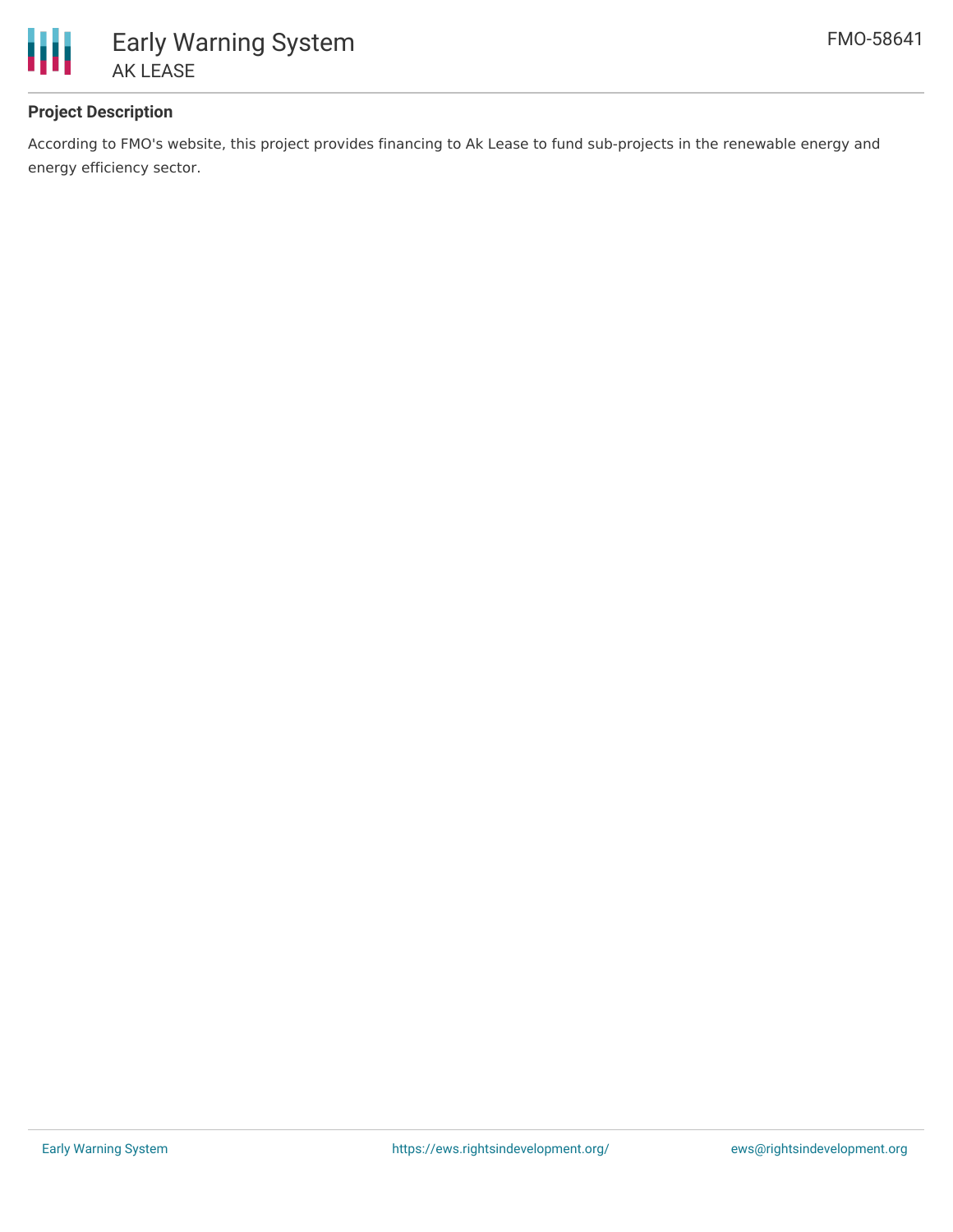### **Investment Description**

Netherlands Development Finance Company (FMO)

## **Financial Intermediary**

Financial Intermediary: A commercial bank or financial institution that receives funds from a development bank. A financial intermediary then lends these funds to their clients (private actors) in the form of loans, bonds, guarantees and equity shares. Financial intermediaries include insurance, pension and equity funds. The direct financial relationship is between the development bank and the financial intermediary.

[Akbank](file:///actor/898/) T.A.S. (Financial Intermediary) **is owned by** [Akbank](file:///actor/3524/) (Parent Company)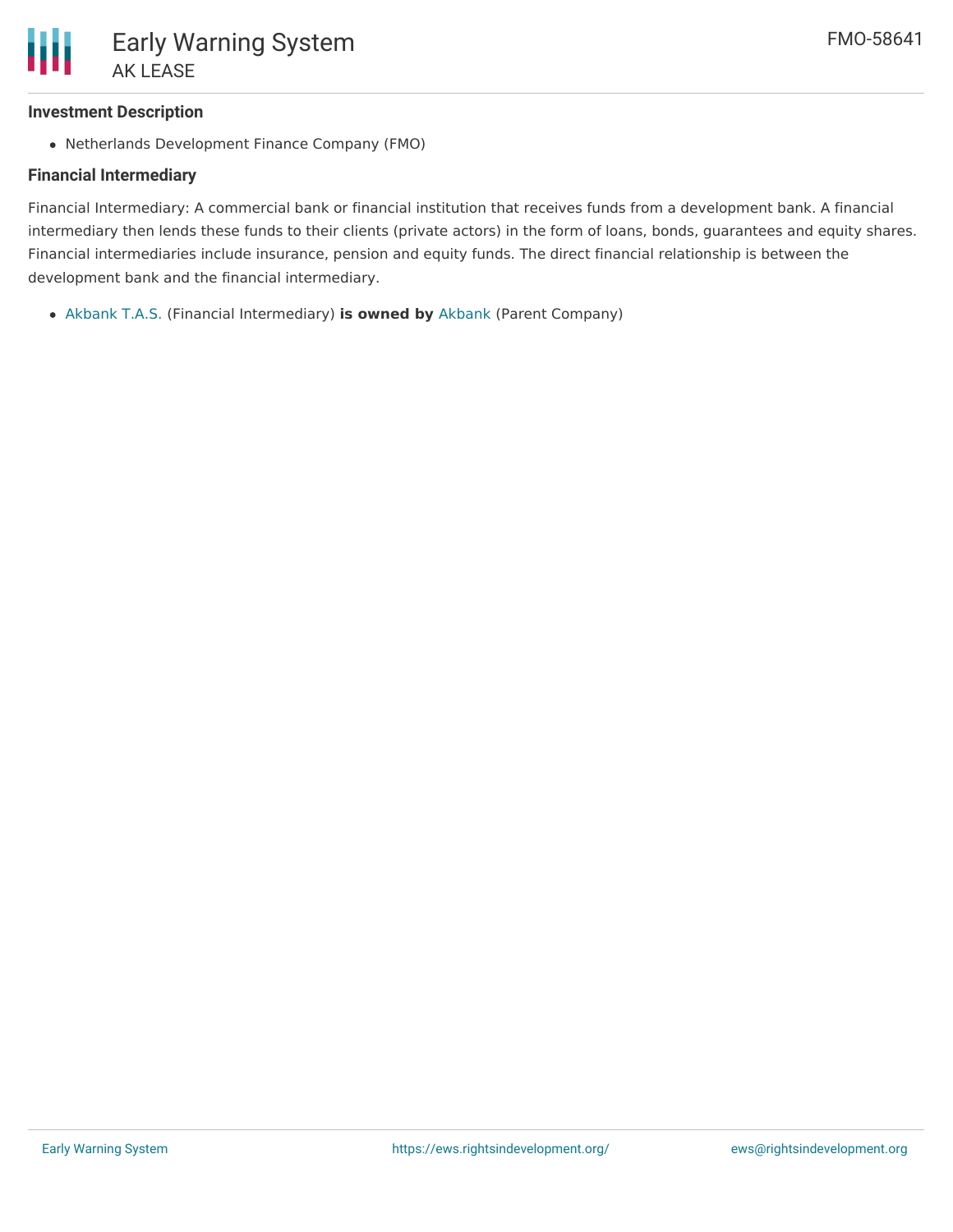

## **Private Actors Description**

AK Lease is the 5th leasing company in Turkey in terms of market share, and it is a subsidiary of AK Bank, the 7th largest bank in the country.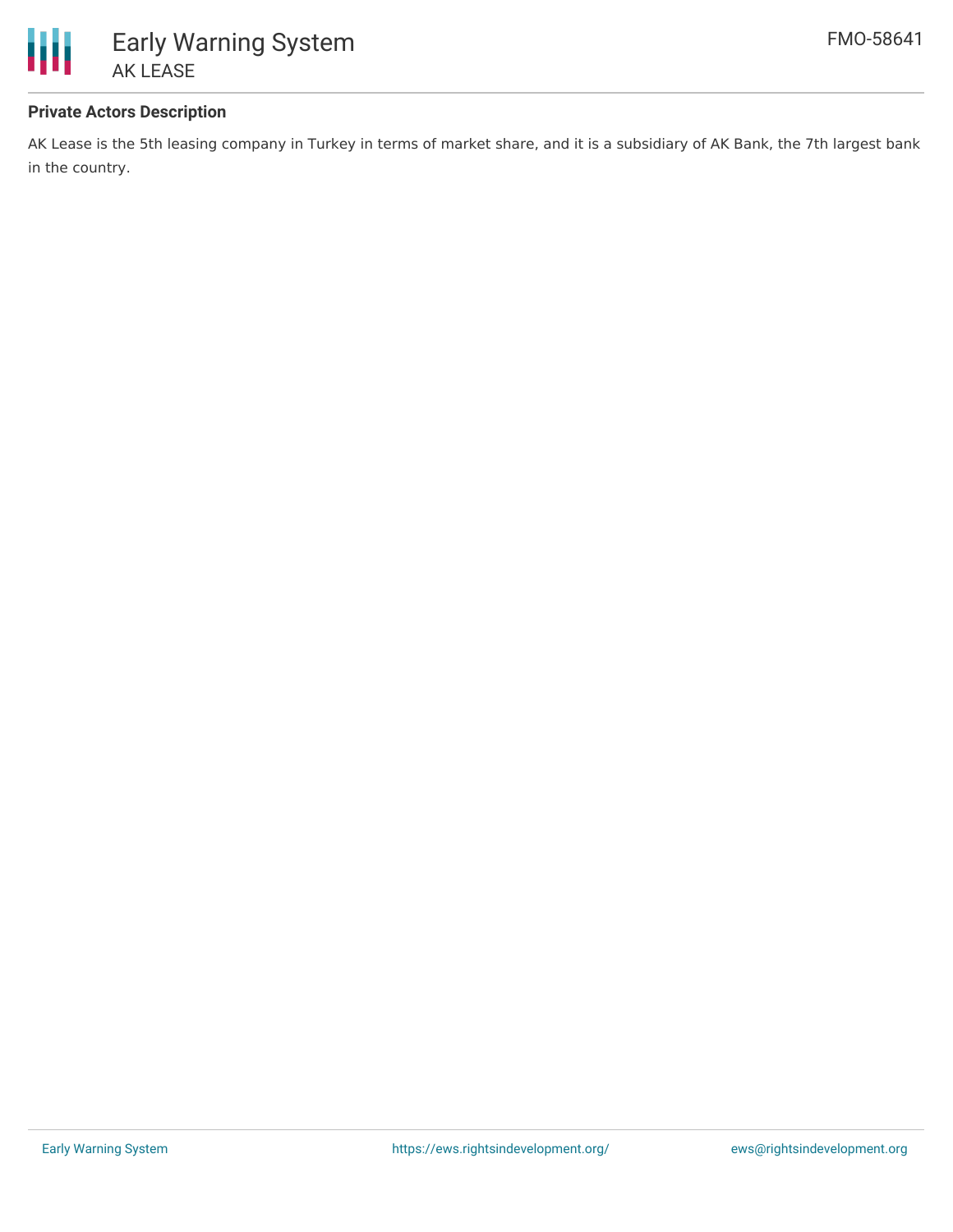

| <b>Private Actor 1</b> | <b>Private Actor</b><br>1 Role | <b>Private Actor</b><br>1 Sector | <b>Relation</b> | <b>Private Actor 2</b>                           | <b>Private Actor</b><br>2 Role | <b>Private Actor</b><br>2 Sector |
|------------------------|--------------------------------|----------------------------------|-----------------|--------------------------------------------------|--------------------------------|----------------------------------|
| Akbank                 | Investor                       | Finance                          | invests in      | Akfen Altyapi Danismanlik AS                     | Parent Company                 | Energy                           |
| Akbank                 | Investor                       | Finance                          | invests in      | Alasehir Geothermal Power<br>Parent Company      |                                | Energy                           |
| Akbank                 | Investor                       | Finance                          | invests in      | Antalya Airport Refinancing 2017<br>Client       |                                | Transport                        |
| Akbank                 | Investor                       | Finance                          | invests in      | Arkas Holding AS<br>Parent Company               |                                | Transport                        |
| Akbank                 | Investor                       | Finance                          | invests in      | <b>BOTAS</b><br>Parent Company                   |                                | Mining                           |
| Akbank                 | Investor                       | Finance                          | invests in      | Botas' and Kolin-Kalyon's FSRU Ships Acquisition | Client                         | Mining                           |
| Akbank                 | Investor                       | Finance                          | invests in      | Canakkale Otoyol                                 | Client                         | Transport                        |
| Akbank                 | Investor                       | Finance                          | invests in      | Dogus Cay ve Gida Maddeleri                      | Parent Company                 | Construction                     |
| Akbank                 | Investor                       | Finance                          | invests in      | E ON SE                                          | Parent Company                 | Energy                           |
| Akbank                 | Investor                       | Finance                          | invests in      | Enerjisa Enerji Uretim As                        | Client                         | Energy                           |
| Akbank                 | Investor                       | Finance                          | invests in      | Enerjisa Uretim                                  | Parent Company                 | Energy                           |
| Akbank                 | Investor                       | Finance                          | invests in      | Enerjisa Uretim Refinancing 2020                 | Client                         | Energy                           |
| Akbank                 | Investor                       | Finance                          | invests in      | Forum Marmara Shopping Mall                      | Client                         | Construction                     |
| Akbank                 | Investor                       | Finance                          | invests in      | Fraport                                          | Parent Company                 | Transport                        |
| Akbank                 | Investor                       | Finance                          | invests in      | <b>IC ICTAS</b>                                  | Parent Company                 | Transport                        |
| Akbank                 | Investor                       | Finance                          | invests in      | Kalyon Group                                     | Parent Company                 | Mining                           |
| Akbank                 | Investor                       | Finance                          | invests in      | Kizildere III Geothermal                         | Client                         | Energy                           |
| Akbank                 | Investor                       | Finance                          | invests in      | Lapseki and Ivrindi Gold Mines                   | Client                         | Mining                           |
| Akbank                 | Investor                       | Finance                          | invests in      | Menzelet Kilavuzlu Elektrik                      | Client                         | Energy                           |
| Akbank                 | Investor                       | Finance                          | invests in      | Tumad                                            | Parent Company                 | Mining                           |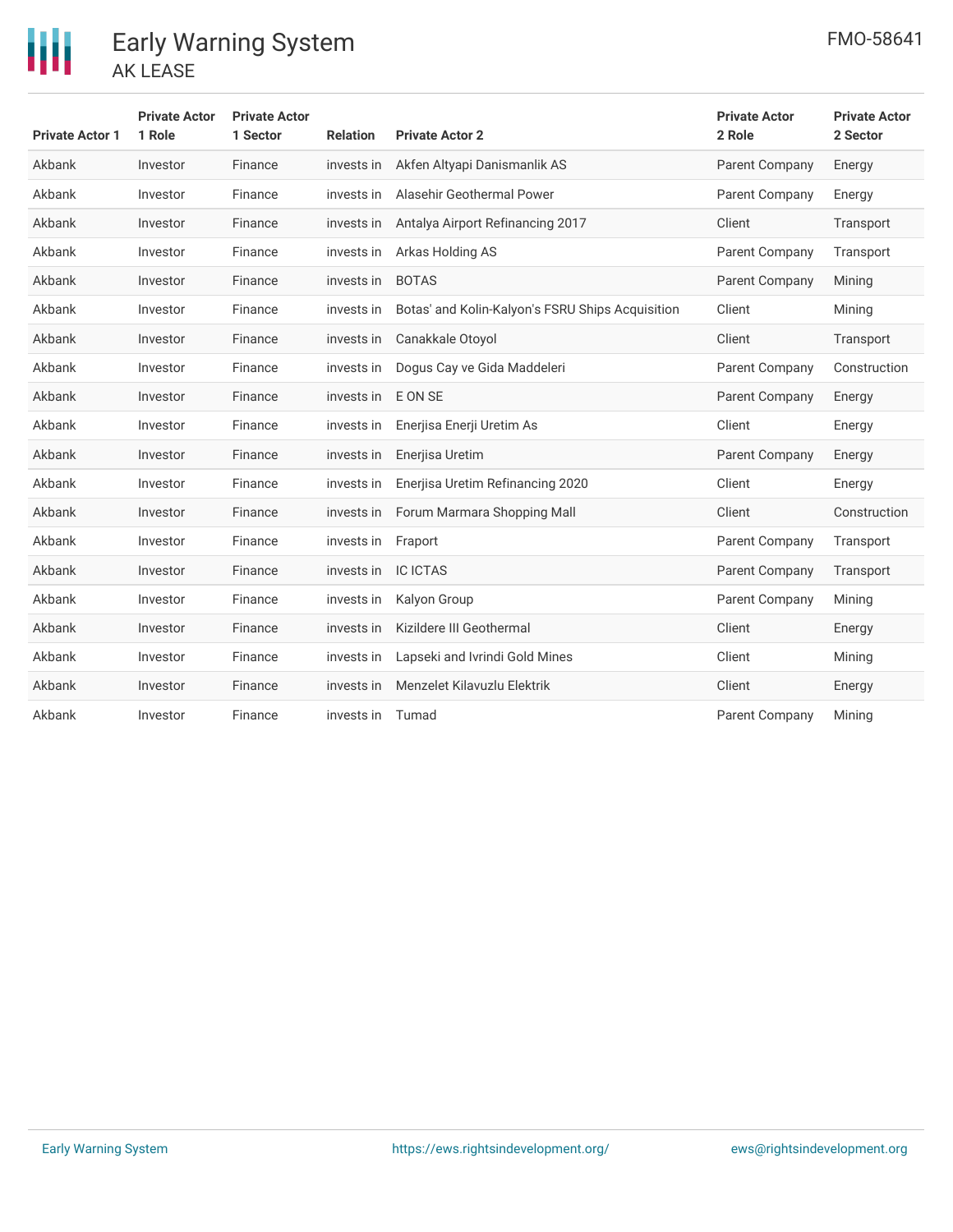| <b>Private Actor 1</b>          | <b>Private Actor</b><br>1 Role | <b>Private Actor</b><br>1 Sector |               | <b>Relation</b> Private Actor 2                     | <b>Private Actor</b><br>2 Role | <b>Private Actor</b><br>2 Sector |
|---------------------------------|--------------------------------|----------------------------------|---------------|-----------------------------------------------------|--------------------------------|----------------------------------|
| Akbank                          | Investor                       | Finance                          | invests<br>in | VIP Turkey Enerji AS                                | Client                         | Mining                           |
| Akbank                          | Investor                       | Finance                          | invests<br>in | Vitol Holding BV                                    | Parent<br>Company              | Mining                           |
| Akbank                          | Investor                       | Finance                          | invests<br>in | Vitol Invest Partnership Ltd                        | Client                         | Mining                           |
| Akbank                          | Investor                       | Finance                          | invests<br>in | Yapi Merkezi                                        | Parent<br>Company              | Transport                        |
| Akbank                          | Investor                       | Finance                          | invests<br>in | Zorlu Holding AS                                    | Parent<br>Company              | Energy                           |
| Akfen Altyapi Danismanlik<br>AS | Parent<br>Company              | Energy                           | owns          | Menzelet Kilavuzlu Elektrik                         | Client                         | Energy                           |
| <b>BOTAS</b>                    | Parent<br>Company              | Mining                           | owns          | Botas' and Kolin-Kalyon's FSRU Ships<br>Acquisition | Client                         | Mining                           |
| Dogus Cay ve Gida<br>Maddeleri  | Parent<br>Company              | Construction owns                |               | Forum Marmara Shopping Mall                         | Client                         | Construction                     |
| E ON SE                         | Parent<br>Company              | Energy                           | owns          | Enerjisa Enerji Uretim As                           | Client                         | Energy                           |
| Enerjisa Uretim                 | Parent<br>Company              | Energy                           | owns          | Enerjisa Uretim Refinancing 2020                    | Client                         | Energy                           |
| Fraport                         | Parent<br>Company              | Transport                        | owns          | Antalya Airport Refinancing 2017                    | Client                         | Transport                        |
| <b>IC ICTAS</b>                 | Parent<br>Company              | Transport                        | owns          | Antalya Airport Refinancing 2017                    | Client                         | Transport                        |
| Tumad                           | Parent<br>Company              | Mining                           | owns          | Lapseki and Ivrindi Gold Mines                      | Client                         | Mining                           |
| Vitol Holding BV                | Parent<br>Company              | Mining                           | owns          | VIP Turkey Enerji AS                                | Client                         | Mining                           |
| Vitol Holding BV                | Parent<br>Company              | Mining                           | owns          | Vitol Invest Partnership Ltd                        | Client                         | Mining                           |
| Yapi Merkezi                    | Parent<br>Company              | Transport                        | owns          | Canakkale Otoyol                                    | Client                         | Transport                        |
| Zorlu Holding AS                | Parent<br>Company              | Energy                           | owns          | Kizildere III Geothermal                            | Client                         | Energy                           |